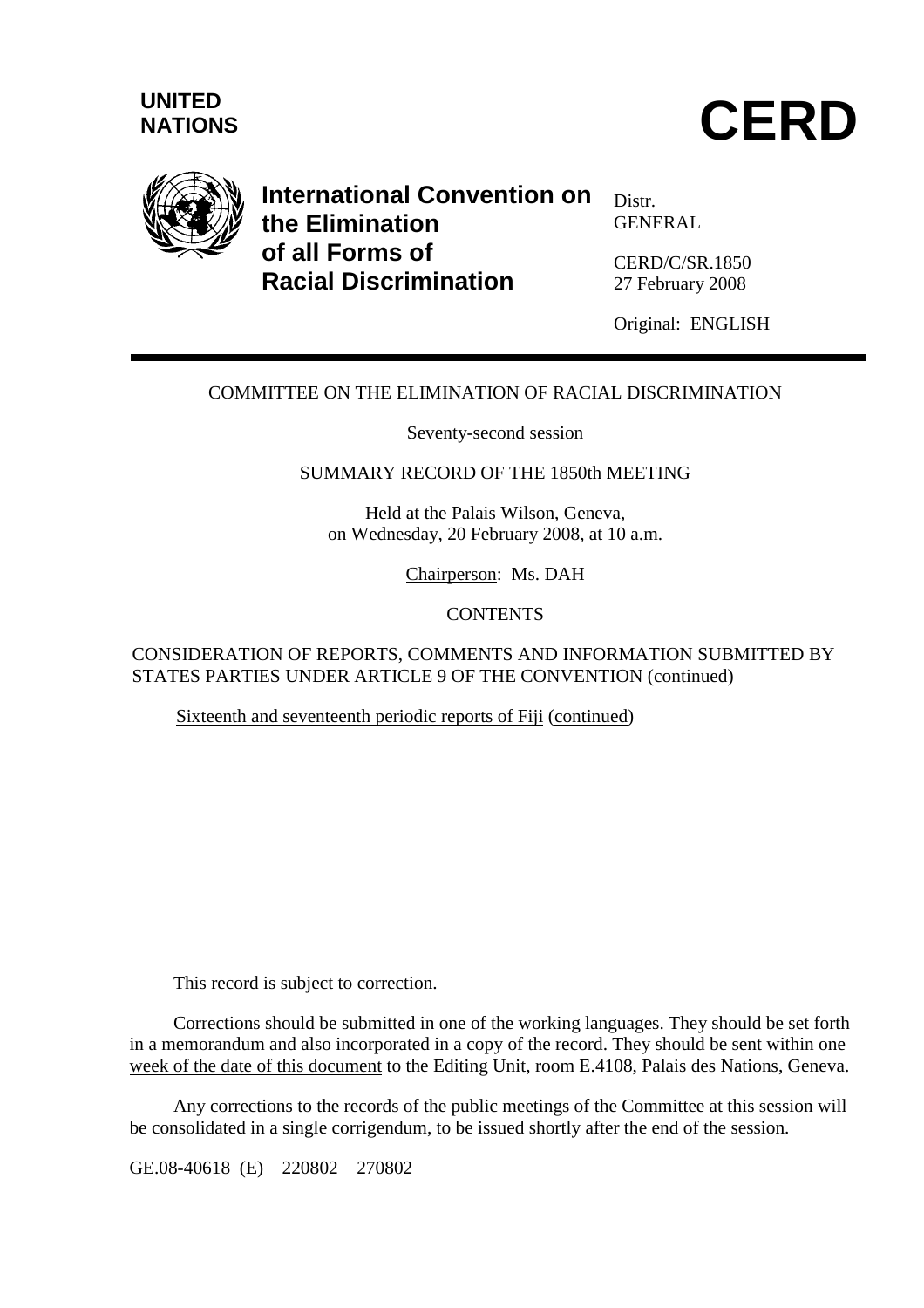#### The meeting was called to order at 10.30 a.m.

## CONSIDERATION OF REPORTS, COMMENTS AND INFORMATION SUBMITTED BY STATES PARTIES UNDER ARTICLE 9 OF THE CONVENTION (continued)

Sixteenth and seventeenth periodic reports of Fiji (continued) (CERD/C/FJI/17; HRI/CORE/FJI/2006)

1. At the invitation of the Chairperson, the members of the delegation of Fiji resumed their places at the Committee table.

2. Mr. LIGAIRI (Fiji) emphasized the fact that the sixteenth and seventeenth periodic reports, submitted in a single document, did not provide an accurate picture of the current interim Government's position on the implementation of its commitments under the Convention. In accordance with the draft People's Charter for Change and Progress, all policies relevant to the Convention were under review by the Government and civil society. The Government was aware of the need to combat corruption and to ensure that basic services, such as clean water supply, energy, public transport and decent roads, were available to all communities. The election timetable had been set, with endorsement from the Pacific Island Forum.

3. While the internationally accepted definition of indigenous peoples was not totally relevant to the Fijian context, Fijian citizens who were descendants of the country's original inhabitants related to the concept as outlined in ILO Convention No. 169. His delegation was aware that, under article 1 (3) of that Convention, the term "peoples" should not be interpreted in any way that could affect individuals' rights under international law.

4. The 2005 Reconciliation Bill had aimed to provide amnesty to several convicted ministers, their supporters and those who had still to be charged for their involvement in the May 2000 insurrection. Despite warnings from the military against passing the bill, the Government had pressed ahead with it, resulting in the military coup and subsequent withdrawal of the bill.

5. The Great Council of Chiefs had been suspended by the interim Government, which had established a task force to investigate the Council's membership. The outcome of those investigations was currently before the Government for consideration.

6. The results of the 2006 national census, which were yet to be published, would provide most of the statistical data requested by the Committee.

7. Section 30 of the Constitution recognized the delicate balance between freedom of expression and opinion, and acts intended to incite ill-will and hostility, as described in the periodic report and the replies to the list of issues.

8. The periodic report had been prepared in consultation with many NGOs. Those organizations had been invited to submit their views on government policies relevant to the Convention, and the report had been finalized only after completion of the consultations. The Government welcomed the submission to the Committee of NGO reports on the situation in Fiji.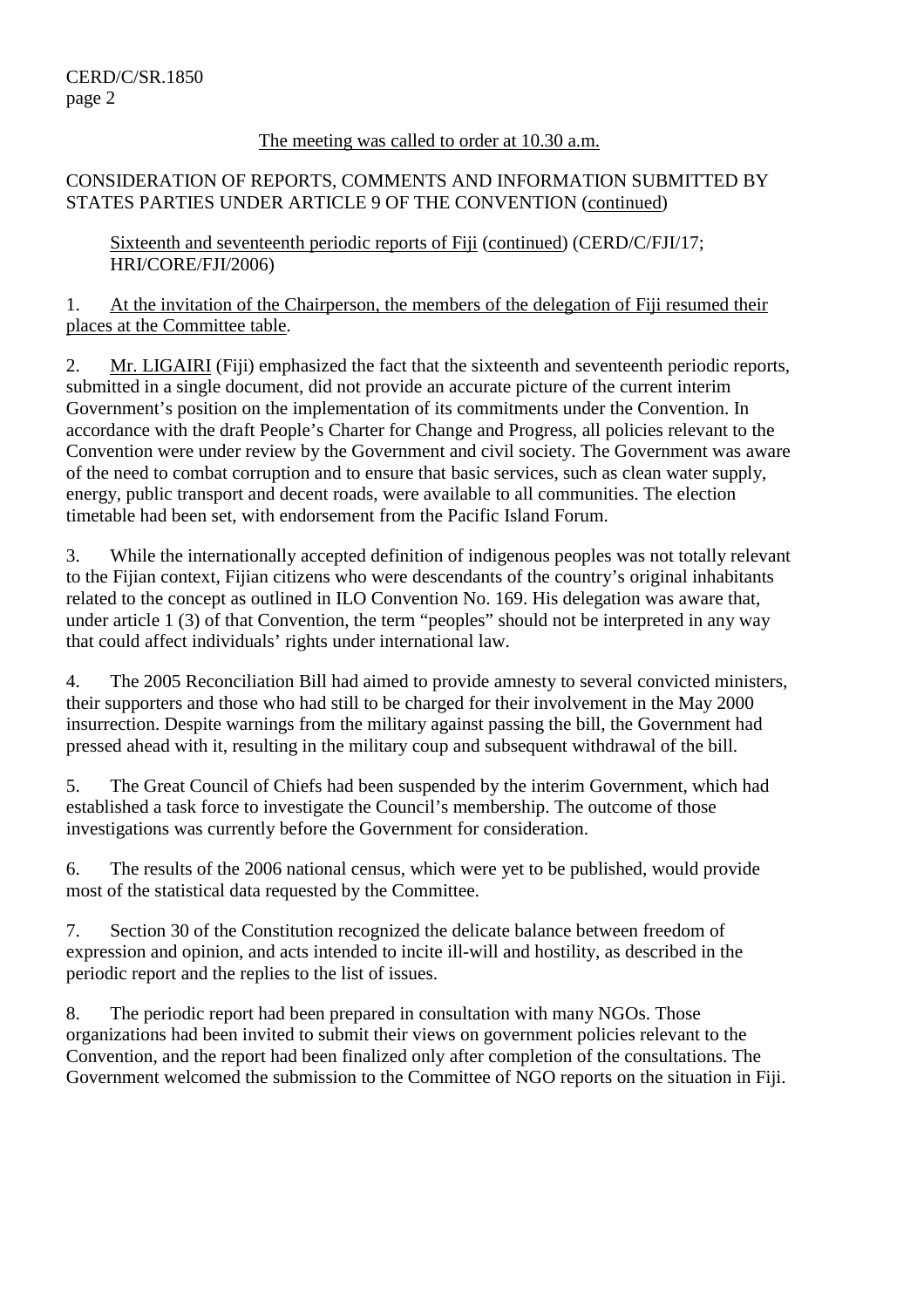9. The Fiji Human Rights Commission was an independent body. The interim Government had not intervened in its work. Despite challenging times, the Commission continued to strive to address all human rights issues in the country. His delegation had not had time to conduct adequate consultations in order to respond to the suggestion that a new human rights commission should be established.

10. The interim Government had repealed section 8 (1) (g) of the Immigration Act because of its racist implications. It had provided that non-Fijian citizens who were registered in the Vola Ni Kawa Bula (Indigenous Fijian Register of Births) could enter, reside and work in Fiji without a visa or permit. Ethnic Fijians were required to ensure that births and deaths were recorded in the civil register, as were all other citizens. Registration in the Vola Ni Kawa Bula, in order to record traditional heritage and lineage, was optional. Fiji had acceded to the Convention relating to the Status of Refugees in June 1972. The publication of the 2003 Immigration Act in the Official Gazette in January 2008 had given full legal effect to the provision on refugees and asylum-seekers, thus bringing domestic legislation into line with the relevant provisions of the Convention.

11. The interim Government was currently discussing Fiji's reservations to the Convention with all the relevant stakeholders as part of its efforts to develop a draft People's Charter for Change and Progress which could resolve the issues that had resulted in successive military coups. Only when acceptable solutions had been found to the issues of land ownership, education and elections would the Government be in a position to withdraw those reservations.

12. The interim Government was also reviewing the special measures that had been implemented in order to ensure that they did not result in discriminatory practices. Some measures had been suspended or extended to all disadvantaged groups instead of applying to one ethnic group only. In addition, steps were being taken to establish an effective monitoring mechanism.

13. Indo-Fijians were required to provide their fathers' names on official documents in order to distinguish between the many individuals who shared the same first and family names.

14. There was no racial segregation in relation to housing or communities. All ethnic groups mingled socially with no problems.

15. The Government provided funding to private schools on condition that the schools accepted students from all ethnic groups. If that condition was not fulfilled, the school was deregistered as a public school, and the fact that it did not receive government assistance or funding was publicized. The majority of schools did fulfil that condition and received assistance through funding for teachers. While some private schools in urban areas had better facilities than government-funded schools, that was not the case with all private schools.

16. The CHAIRPERSON said the Committee had taken note of the fact that the current periodic report had been prepared by the previous Government of Fiji. However, in accordance with the Committee's methods of work, it was important for the State party to submit any updated information, including its replies to the list of issues, before the beginning of the session in order to give Committee members time to review that information.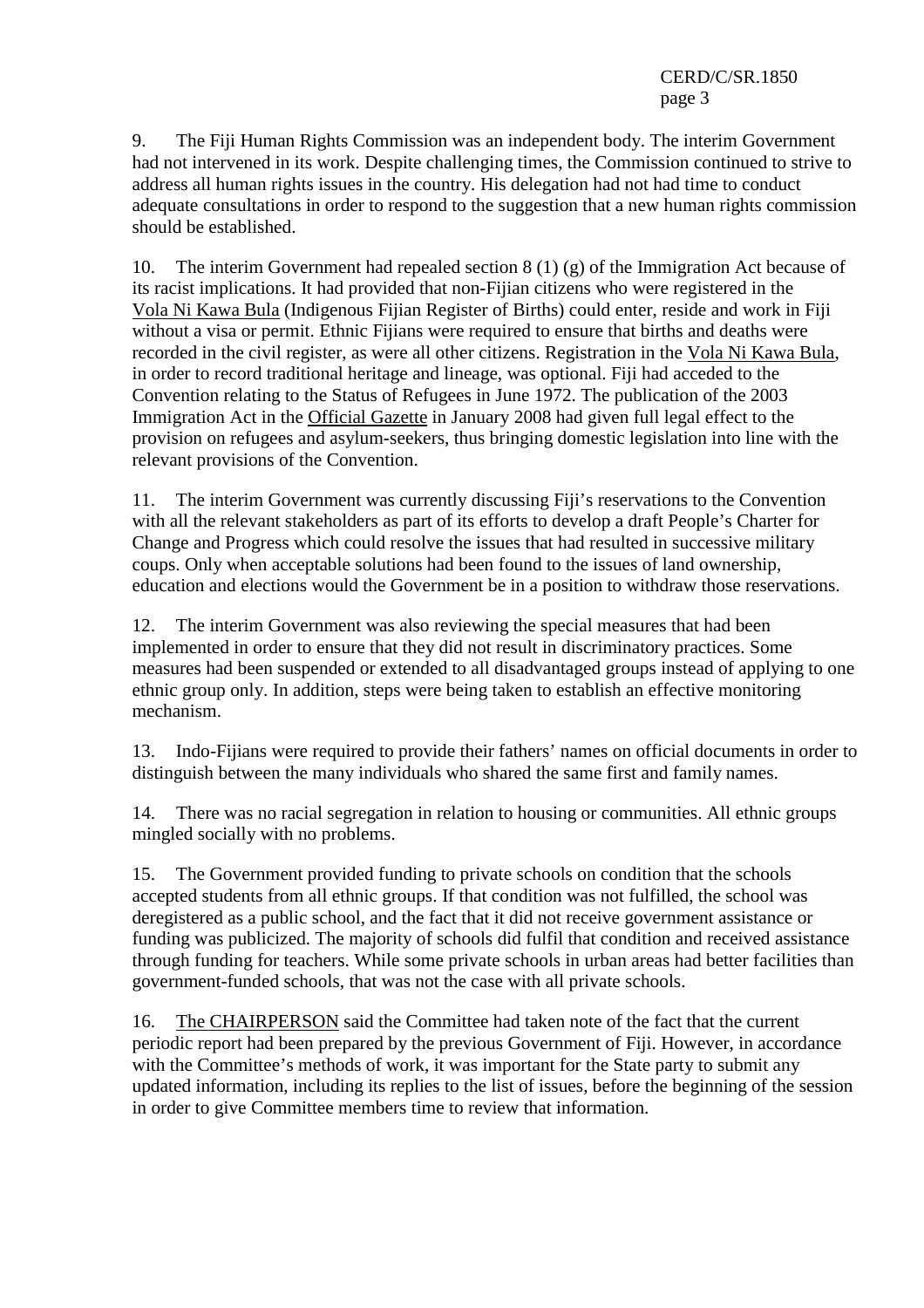17. Mr. KJAERUM emphasized the importance the Committee attached to the work of national human rights institutions. It was his understanding that the Fiji Human Rights Commission was no longer functioning because the European Union (EU) had suspended its funding of the Commission's work after the Commission had supported the military coup of December 2006. He stressed that such institutions must remain impartial and even-handed in order to ensure that they enjoyed the support and trust of all segments of the population. His question the previous day had not been whether a new human rights commission would be established but whether any steps were being taken to ensure that the current Commission would resume operations as a truly independent and impartial body trusted by the whole population.

18. Mr. LINDGREN ALVES welcomed the delegation's explanation concerning its reservations to the Convention. He requested a further explanation of the system or systems for the registration of births and deaths of indigenous Fijian and non-indigenous individuals, including the Vola Ni Kawa Bula registry, and stressed that a single registry for all citizens would promote social cohesion. He recalled that the Committee's guidelines for the preparation of periodic reports specifically requested that the State party provide information on the number of children from mixed marriages. Lastly, he requested more information about the partnership with the New Zealand Government on awareness of "healing" mentioned in the periodic report  $(\text{para. } 72(g)).$ 

19. Mr. PROSPER asked whether, when a public school with discriminatory admission policies was re-registered as a private school, the pupils were transferred to other public schools. He also asked how many public schools had been re-registered under those circumstances.

20. Mr. de GOUTTES recalled the State party's obligation pursuant to article 4 of the Convention to take measures to eradicate all incitement to, or acts of, discrimination. He was therefore concerned that there was no legislation specifically addressing the issue of racial discrimination. The Public Order Act 1969 addressed the issue of racial antagonism but fell far short of the comprehensive legislation required to comply with the provisions of the Convention. In that context, therefore, he welcomed initiatives undertaken by the current Government, such as the People's Charter for Change and Progress, as a sign of its commitment to equal treatment for all citizens and asked for information on whether the State party intended to enact legislation to comply fully with its obligations under the Convention.

21. Mr. PETER, referring to the delegation's written replies to question 10 of the list of issues, asked to what extent the population was aware of the redress mechanisms available for abuses of the rules and procedures governing detention and whether the population had ready access to mechanisms such as the Fiji Human Rights Commission and the Ombudsman, given the geographical obstacles inherent in a State composed of hundreds of islands.

22. Mr. DIACONU said he was encouraged by the State party's commitment to reconciliation and land reform. He stressed, however, the importance of enacting specific legislation prohibiting discrimination, especially in the light of the prohibition provided for in of section 38 of the Constitution. The current Constitution pre-dated the State party's reservations to the Convention and could be used to justify withdrawal of those reservations. He also expressed concern at the military forces' influence on the political and legislative process, for example their opposition to the Reconciliation Bill of 2005, which had prompted the forces to intervene. The military should be under civilian control and at the service of the country and its people.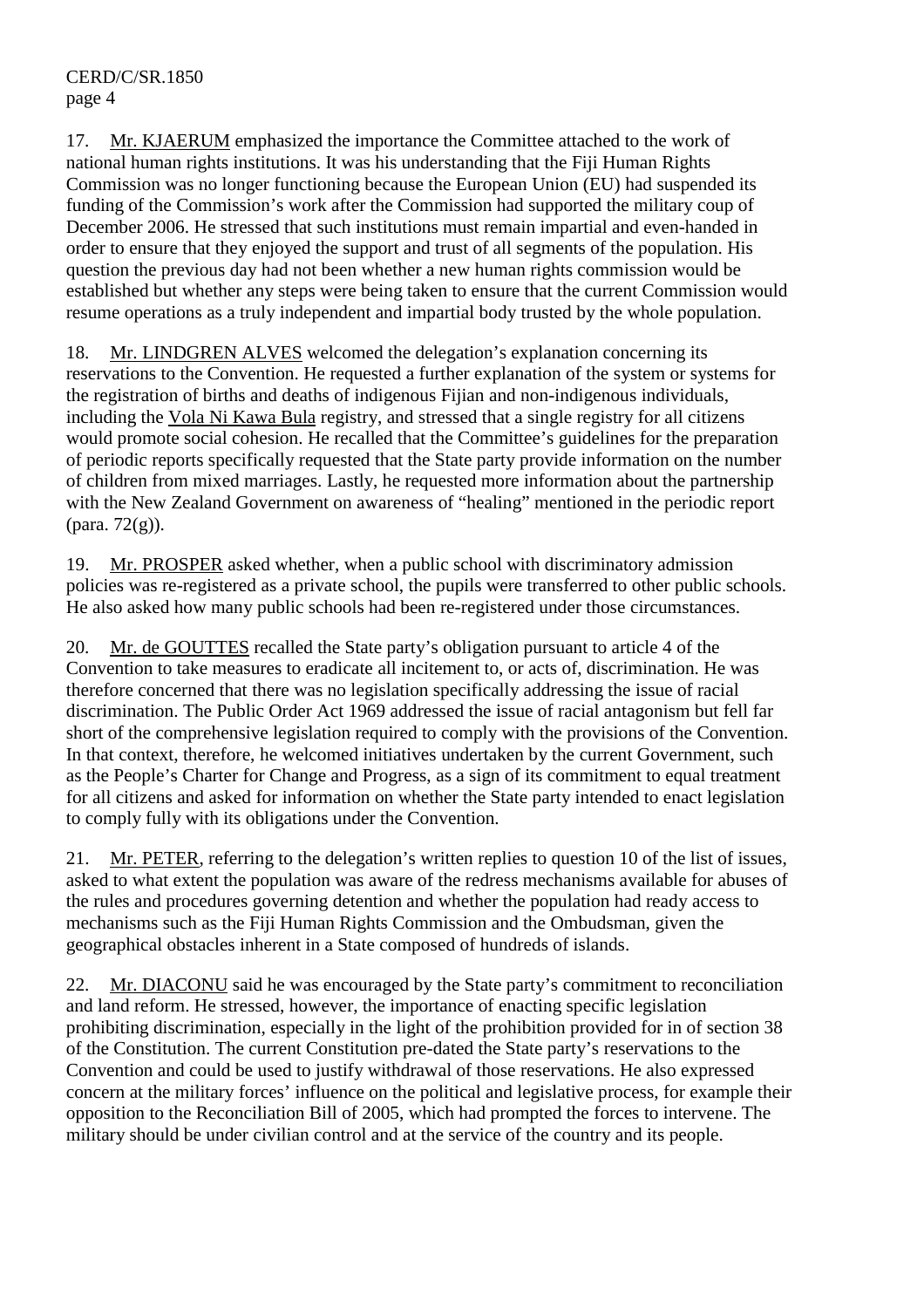23. Mr. HUANG Yong'an welcomed the State party's positive attitude towards its obligations under the Convention. While economic development improved the situation of all groups in the country, it was important that the Government show a firm commitment to the elimination of discrimination. In that context he noted that an ethnic Chinese community had lived in harmony with the rest of the population for generations and contributed to economic development. He hoped the rights of that minority would continue to be respected.

24. Mr. CALITZAY noted from the periodic report (para. 20) that the Constitution was in conformity with ILO Convention No. 169 concerning Indigenous and Tribal Peoples in Independent Countries and the draft Declaration on the rights of indigenous peoples. Although the delegation had stated in its oral responses that Fiji would not necessarily consider itself bound by definitions relating to indigenous peoples contained in international instruments, he wondered whether, given the General Assembly's recent adoption of that Declaration, which affirmed the right of indigenous peoples to self-determination, the State party might consider formally recognizing the right of indigenous peoples to self-determination.

25. Mr. MURILLO MARTÍNEZ requested more information on the status and effects of legislative initiatives in the area of land management and indigenous land rights. More information would also be appreciated on any indicators or data relating to the success of programmes to promote equality of opportunity for all ethnic groups.

The meeting was suspended at 11.45 a.m. and resumed at 12.05 p.m.

26. Mr. LIGAIRI (Fiji) begged the Committee's indulgence as some of the questions would require in-depth analysis and consultation with relevant bodies in Fiji in order to provide full answers that would be done as promptly as possible.

27. In response to the point regarding the withdrawal of funding from the Fiji Human Rights Commission, he explained that after the military takeover of 6 December 2007, the EU had withdrawn most of the funding for Fiji in all areas since it did not recognize the current Administration.

28. On the issue of the registration of indigenous people, he said that there were two registers in Fiji: one for births, deaths and marriages in which all citizens were entered; and one specifically for indigenous people. Some 86 per cent of Fiji was indigenous land, as the indigenous peoples had inhabited the Fiji islands since 3000 B.C. and other ethnic groups had arrived later. It was therefore essential that all persons entitled to ownership of indigenous land should be included in the separate register.

29. Regarding protection of minorities, he pointed out that the Fijian Constitution provided for the rights of minority as well as majority groups in chapter 2, entitled "Compact", and in chapter 4, entitled "Bill of Rights" (sects. 35, 38 and 39). Chapter 5, entitled "Social Justice", contained provisions to ensure that minority groups were represented in public service in proportion to their numbers in the adult population as a whole.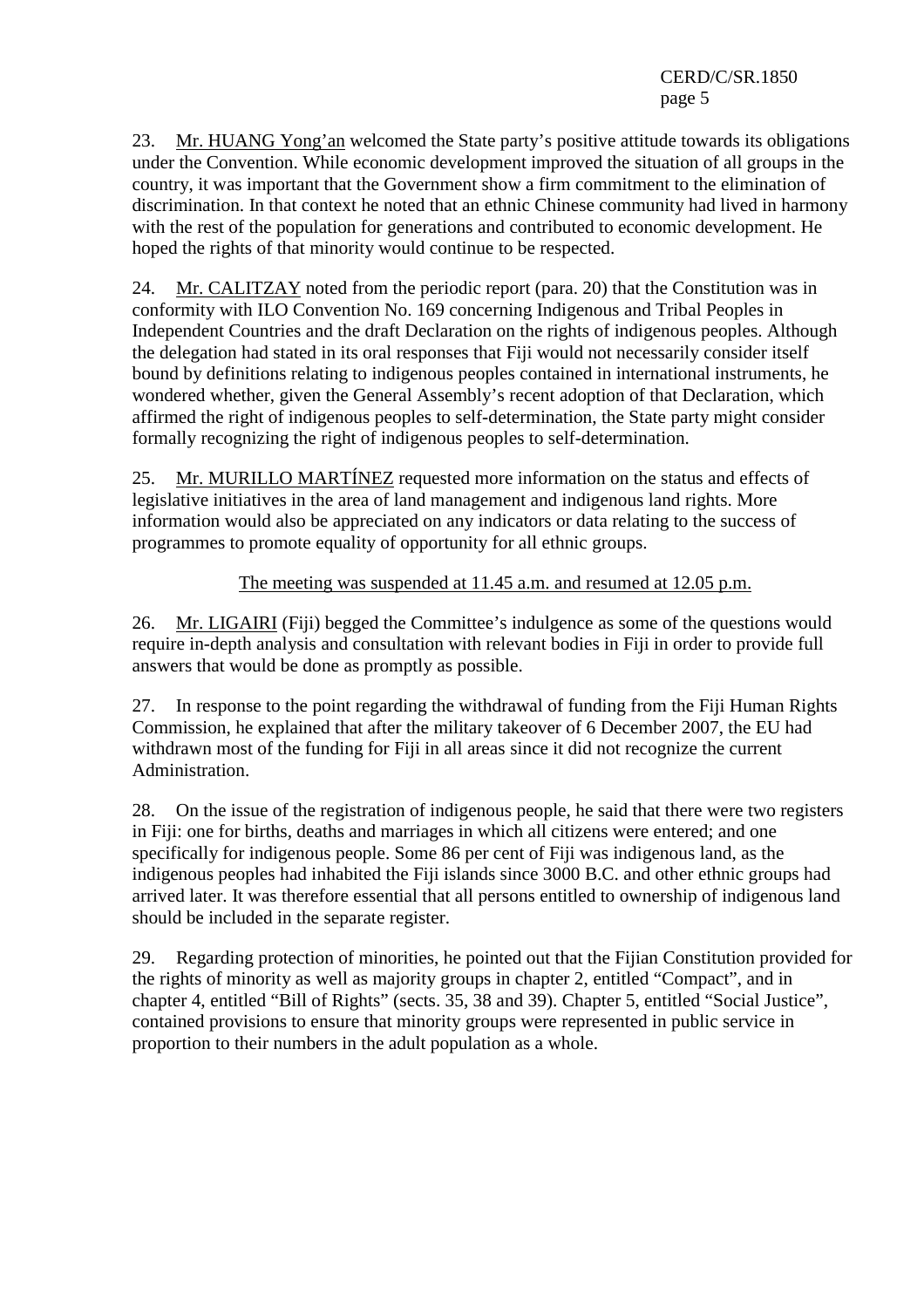#### CERD/C/SR.1850 page 6

30. Ms. HARM SUKA (Fiji), on the issue of the deregistration of public schools, explained that the definition of a public school in Fiji was not necessarily the same as in other countries. The Ministry of Education listed schools as being either private or public mainly for the purposes of providing funding. When a public school was deregistered, it would remain open but would make other arrangements to compensate for the withdrawal of State assistance.

31. Mr. NAYASI (Fiji), in response to the point raised on article 4 of the Convention, acknowledged that Fiji did not yet have specific legislation in force to address racial discrimination, but the relevant government policies and legislation were currently being reviewed.

32. The reason why no figures had been provided with respect to detention was simply that the delegation did not currently have any available. They would, however, be included in the next periodic report.

33. The Human Rights Commission and NGOs in Fiji conducted awareness programmes on human rights, using methods such as newsletters, television programmes and workshops throughout the country. Regarding citizens' access to those institutions for the purposes of redress, he pointed out that since there were police stations on every island, access to justice was not a problem.

34. Mr. LIGAIRI (Fiji), in response to a question on the involvement of the military in national activity, recalled that there had been four military interventions in Fiji since 1987. One of the fundamental reasons behind the intervention in December 2007 was the fact that the political governance of the time had been characterized by deepening racial schism, demonstrating that democratic forms of governance could conceal undemocratic practices. The interim Government was attempting to capitalize on the chance it had been given to solve such problems and to bring about peace, harmony and goodwill. Fijians could achieve that by uniting as a multiracial, multi-ethnic and multi-religious people and by setting aside personal interest for the sake of the common good.

35. The CHAIRPERSON asked the delegation to provide more in-depth answers on issues that would be covered by the Committee's concluding observations.

36. Mr. LINDGREN ALVES, recalling his observation that it was odd to apply the term "indigenous people" to the majority group in power since it normally referred to persecuted minority groups, asked why the indigenous majority owned 86 per cent of the land. The argument that the indigenous peoples had inhabited Fiji since 3000 B.C. was irrelevant, since the function of the Committee was not to deal with the past. It was essential to build a unified society that accommodated both the indigenous and Indian peoples and granted them equal rights, including land rights.

37. Mr. AMIR said that when Fijians had gained their independence they had done so as an indigenous people. He wondered whether persons who had not been among the population when Fiji had acceded to independence could also be considered as indigenous Fijians. Indigenous Fijians had the right to dispose of their lands and to organize their society in keeping with such legislation as they saw fit to enact.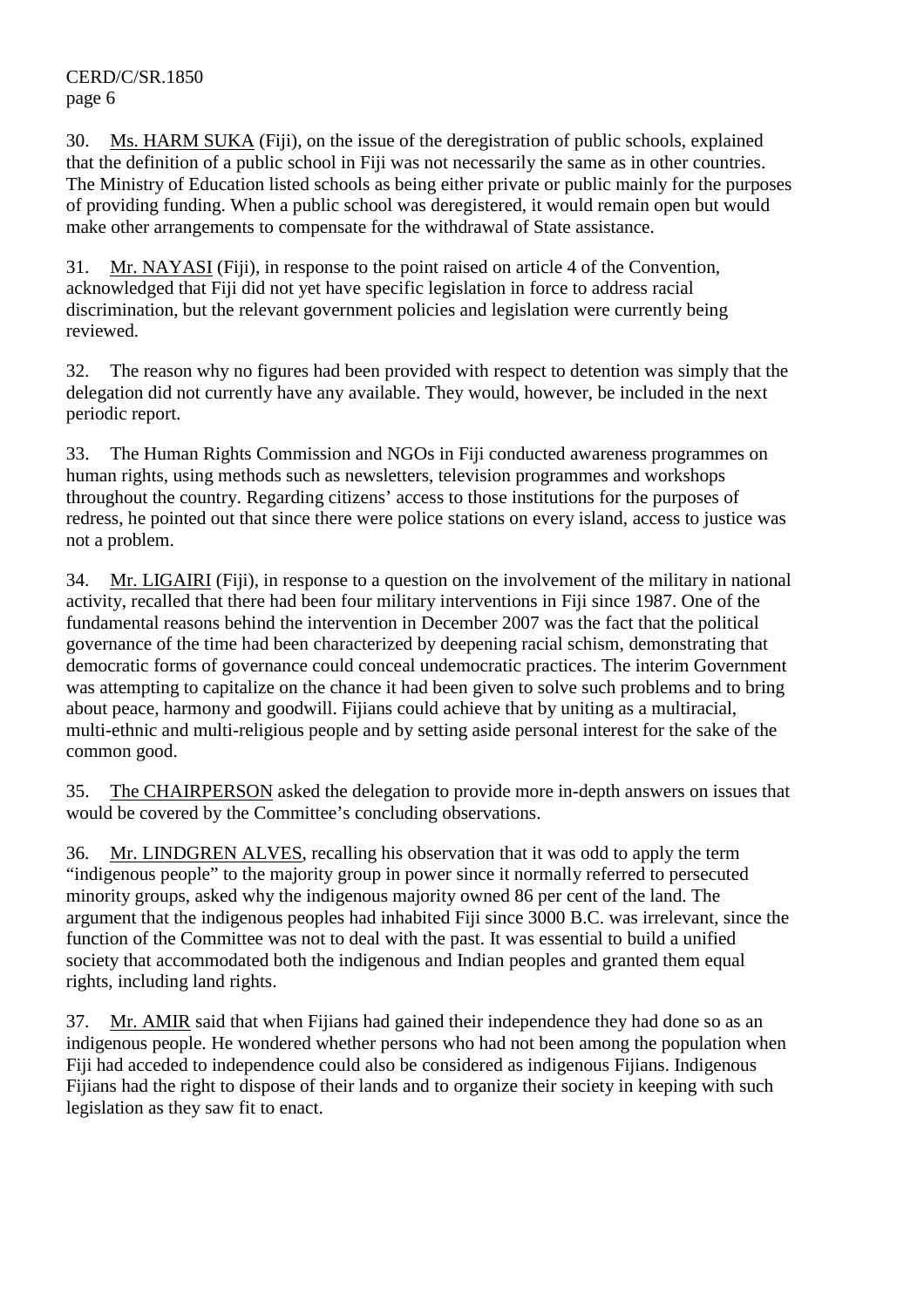CERD/C/SR.1850 page 7

38. With regard to Fiji's declaration concerning article 4 of the Convention, it was difficult to know whether that declaration had been made on the basis of a sovereign decision by Fiji or had been imposed on Fiji by the international community. Once again, the people of Fiji had the right to decide for themselves whether or not to withdraw their reservations to the Convention after due consideration of the issues involved.

39. It was regrettable that the EU had taken the decision, following the upheavals in 2000, not to renew a project grant for the Fiji Human Rights Commission since that decision had the effect of denying Fiji the means to resolve its internal problems and conflicts and would in fact exacerbate them.

40. Mr. LIGAIRI (Fiji) said that his country was on a new path of change. The interim Government was in the process of formulating a People's Charter for Change and Progress whose objective was to turn Fiji into a non-racial, culturally vibrant, united, well-governed and truly democratic nation that sought progress and prosperity through merit-based equality of opportunity and through peace. The proposed Charter would serve as a beacon to help Fiji move forward. Its most valuable promise was the unification of the various communities, which the people of Fiji had not yet had the opportunity to experience. It was not confined to political issues, but also contemplated needed institutional, social and economic changes and would be formulated in consultation with the people. It summed up what the interim Government was trying to achieve as a means of ensuring progress. He thanked the Committee for the constructive dialogue which had been prompted by the consideration of Fiji's report and extended an invitation to the Committee to visit Fiji.

41. Mr. THORNBERRY, Country Rapporteur, said that it was indeed an unusual situation when an indigenous people was in a dominant position in a State, as was the case in Fiji; that raised questions about the definition of the term "indigenous peoples". The Declaration on the Rights of Indigenous Peoples did not offer such a definition, although it did place some limitations on indigenous rights. That issue illustrated the fact that much thought still needed to be given to the relationship between the norms of the Declaration and those of ICERD and other human rights instruments.

42. With regard to States parties' reservations, article 20 of the Convention outlined a specific procedure to be followed for determining their validity. But rather than focusing on Fiji's reservations as a subtraction from international norms, it might be helpful to focus on what indigenous rights could add to the protection of indigenous Fijians. Reservations were usually considered to be regrettable and the Committee always encouraged their withdrawal.

43. It was important to point out that the concept of affirmative action in the Convention was a rather narrow one in the sense that it involved temporary special measures that should not be continued after the objectives to which they were directed were achieved. On the other hand, if circumstances warranted them, such measures were mandatory. Affirmative action was usually introduced as an emergency measure to assist severely disadvantaged members of society.